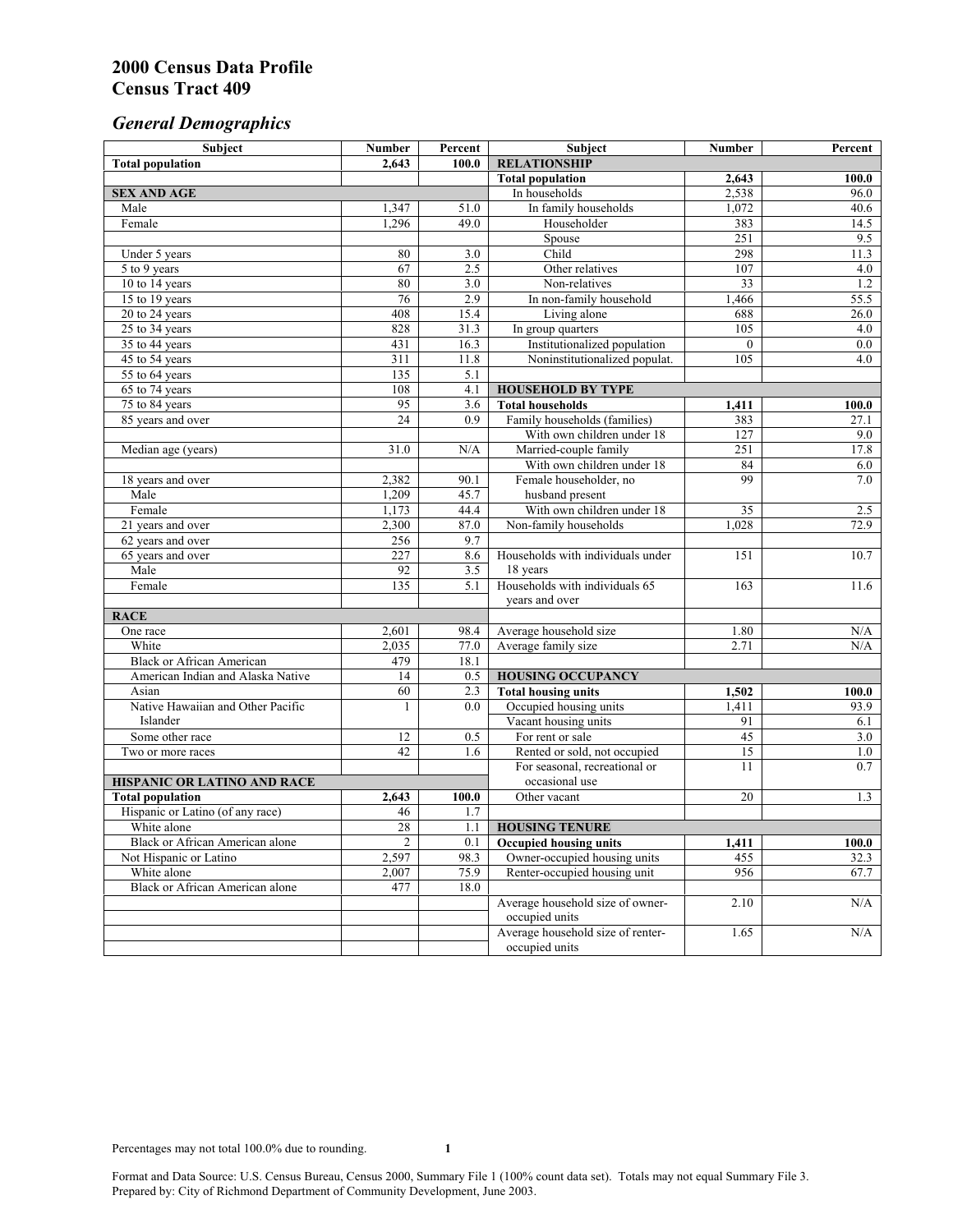### *Social Characteristics*

| <b>Subject</b>                              | <b>Number</b>            | Percent           | <b>Subject</b>                         | <b>Number</b>    | Percent |
|---------------------------------------------|--------------------------|-------------------|----------------------------------------|------------------|---------|
| <b>SCHOOL ENROLLMENT</b>                    | <b>RESIDENCE IN 1995</b> |                   |                                        |                  |         |
| Population 3 years and over enrolled in     | 653                      | 100.0             | Population 5 years and over            | 2,456            | 100.0   |
| school                                      |                          |                   | Same house in 1995                     | 833              | 33.9    |
| Nursery school, preschool                   | 21                       | 3.2               | Different house in the U.S. in         | 1,587            | 64.6    |
| Kindergarten                                | 10                       | 1.5               | 1995                                   |                  |         |
| Elementary school (grades 1-8)              | 107                      | 16.4              | Same county                            | 499              | 20.3    |
| High school (grades 9-12)                   | 62                       | 9.5               | Different county                       | 1.088            | 44.3    |
| College or graduate school                  | 453                      | 69.4              | Same state                             | 694              | 28.3    |
|                                             |                          |                   | Different state                        | 394              | 16.0    |
| <b>EDUCATIONAL ATTAINMENT</b>               |                          | Elsewhere in 1995 | 36                                     | 1.5              |         |
| Population 25 years and over                | 1,900                    | 100.0             |                                        |                  |         |
| Less than 9 <sup>th</sup> grade             | 60                       | 3.2               | NATIVITY AND PLACE OF BIRTH            |                  |         |
| $9th$ to $12th$ grade, no diploma           | 121                      | 6.4               | <b>Total population</b>                | 2,554            | 100.0   |
| High school graduate (includes equivalency) | 242                      | 12.7              | Native                                 | 2.423            | 94.9    |
| Some college, no degree                     | 407                      | 21.4              | Born in United States                  | 2,367            | 92.7    |
| Associate degree                            | 36                       | 1.9               | State of residence                     | 1,213            | 47.5    |
| Bachelor's degree                           | 727                      | 38.3              | Different state                        | 1,154            | 45.2    |
| Graduate or professional degree             | 307                      | 16.2              | Born outside United States             | 56               | 2.2     |
| Percent high school graduate or higher      | 90.5%                    | N/A               | Foreign born                           | 131              | 5.1     |
| Percent bachelor's degree or higher         | 54.4%                    | N/A               | Entered 1990 to March 2000             | 64               | 2.5     |
|                                             |                          |                   | Naturalized citizen                    | 41               | 1.6     |
| <b>MARITAL STATUS</b>                       |                          | Not a citizen     | 90                                     | 3.5              |         |
| Population 15 years and over                | 2,327                    | 100.0             |                                        |                  |         |
| Never married                               | 1,322                    | 56.8              | <b>REGION OF BIRTH OF FOREIGN BORN</b> |                  |         |
| Now married, not including separated        | 559                      | 24.0              | Total (excluding born at sea)          | 131              | 100.0   |
| Separated                                   | 62                       | 2.7               | Europe                                 | 47               | 35.9    |
| Widowed                                     | 121                      | 5.2               | Asia                                   | 30               | 22.9    |
| Female                                      | 111                      | 4.8               | Africa                                 | $\Omega$         | 0.0     |
| Divorced                                    | 263                      | 11.3              | Oceania                                | 6                | 4.6     |
| Female                                      | 148                      | 6.4               | Latin America                          | 42               | 32.1    |
|                                             |                          |                   | Northern America                       | 6                | 4.6     |
| <b>GRANDPARENTS AS CAREGIVERS</b>           |                          |                   |                                        |                  |         |
| Grandparent living in household with        | 10                       | 100.0             | <b>LANGUAGE SPOKEN AT HOME</b>         |                  |         |
| one or more own grandchildren under 18      |                          |                   | Population 5 years and over            | 2,456            | 100.0   |
| years                                       |                          |                   | English only                           | 2,305            | 93.9    |
| Grandparent responsible for grandchildren   | 5                        | 50.0              | Language other than English            | 151              | 6.1     |
|                                             |                          |                   | Speak English less than                | 65               | 2.6     |
| <b>VETERAN STATUS</b>                       |                          |                   | "very well"                            |                  |         |
| Civilian population 18 years and over       | 2,311                    | 100.0             | Spanish                                | 66               | 2.7     |
| Civilian veterans                           | 230                      | 10.0              | Speak English less than                | 37               | 1.5     |
|                                             |                          |                   | "very well"                            |                  |         |
| <b>DISABILITY STATUS OF THE CIVILIAN</b>    | Other Indo-European      | 65                | 2.6                                    |                  |         |
| NONINSTITUTIONALIZED POPULATION             | languages                |                   |                                        |                  |         |
| Population 5 to 20 years                    | 249                      | 100.0             | Speak English less than                | 8                | 0.3     |
| With a disability                           | 39                       | 15.7              | "very well"                            |                  |         |
| Population 21 to 64 years                   | 1,996                    | 100.0             | Asian and Pacific Island               | 20               | 0.8     |
| With a disability                           | 204                      | 10.2              | languages                              |                  |         |
| Percent employed                            | 68.6%                    | N/A               | Speak English less than                | 20               | 0.8     |
| No disability                               | 1,792                    | 89.8              | "very well"                            |                  |         |
| Percent employed                            | 80.5%                    | N/A               | Other Languages                        | $\boldsymbol{0}$ | $0.0\,$ |
| Population 65 years and over                | 211                      | 100.0             | Speak English less than<br>"very well" | $\mathbf{0}$     | 0.0     |
| With a disability                           | 103                      | 48.8              |                                        |                  |         |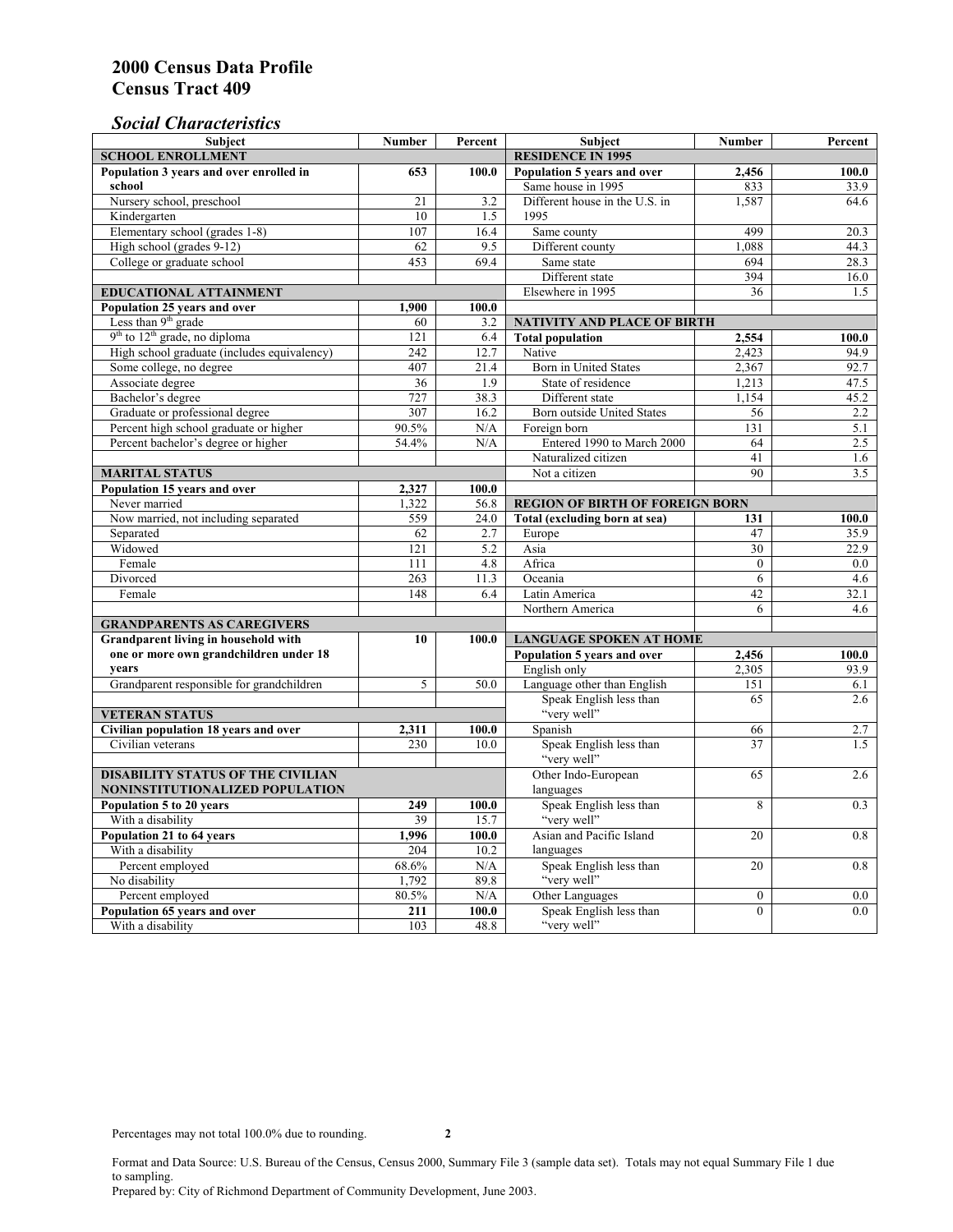#### *Economic Characteristics*

| Subject                                                                                  | <b>Number</b>    | Percent     | Subject                                                                | <b>Number</b>    | Percent          |
|------------------------------------------------------------------------------------------|------------------|-------------|------------------------------------------------------------------------|------------------|------------------|
| <b>EMPLOYMENT STATUS</b>                                                                 |                  |             | <b>INCOME IN 1999</b>                                                  |                  |                  |
| Population 16 years and over                                                             | 2,321            | 100.0       | <b>Households</b>                                                      | 1,389            | 100.0            |
| In labor force                                                                           | 1,788            | 77.0        | Less than \$10,000                                                     | 213              | 15.3             |
| Civilian labor force                                                                     | 1,788            | 77.0        | \$10,000 to \$14,999                                                   | 94               | 6.8              |
| Employed                                                                                 | 1,702            | 73.3        | \$15,000 to \$24,999                                                   | 251              | 18.1             |
| Unemployed                                                                               | 86               | 3.7         | \$25,000 to \$34,999                                                   | 195              | 14.0             |
| Percent of civilian labor force                                                          | 4.8%             | N/A         | \$35,000 to \$49,999                                                   | 249              | 17.9             |
| <b>Armed Forces</b>                                                                      | $\Omega$         | 0.0         | \$50,000 to \$74,999                                                   | 230              | 16.6             |
| Not in labor force                                                                       | 533              | 23.0        | \$75,000 to \$99,999                                                   | 59               | 4.2              |
| Females 16 years and over                                                                | 1,159            | 100.0       | \$100,000 to \$149,999                                                 | 49               | 3.5              |
| In labor force                                                                           | 813              | 70.1        | \$150,000 to \$199,999                                                 | 42               | 3.0              |
| Civilian labor force                                                                     | 813              | 70.1        | \$200,000 or more                                                      | 7                | 0.5              |
| Employed                                                                                 | 801              | 69.1        | Median household income (dollars)                                      | 31,361           | N/A              |
| Own children under 6 years                                                               | 101              | 100.0       |                                                                        |                  |                  |
| All parents in family in labor force                                                     | 62               | 61.4        | With earnings                                                          | 1,208            | 87.0             |
|                                                                                          |                  |             | Mean earnings (dollars)                                                | 45,632           | N/A              |
| <b>COMMUTING TO WORK</b>                                                                 |                  |             | With Social Security income                                            | 223              | 16.1             |
| Workers 16 years and over                                                                | 1,666            | 100.0       | Mean Social Security income                                            | 8,210            | N/A              |
| Car, truck, or van - drove alone                                                         | 1,172            | 70.3        | (dollars)                                                              |                  |                  |
| Car, truck, or van - carpooled                                                           | 117              | 7.0         | With Supplemental Security income                                      | 28               | 2.0              |
| Public transportation (including taxicab)                                                | 148              | 8.9         | Mean Supplemental Security                                             | 6,007            | N/A              |
| Walked                                                                                   | 131              | 7.9         | income (dollars)                                                       |                  |                  |
| Other means                                                                              | 36               | 2.2         | With public assistance income                                          | 28               | 2.0              |
| Worked at home                                                                           | 62               | 3.7         | Mean public assistance income                                          | 6,107            | N/A              |
| Mean travel time to work (minutes)                                                       | 16.7             | N/A         | (dollars)                                                              |                  |                  |
|                                                                                          |                  |             | With retirement income (dollars)                                       | 109              | 7.8              |
| Employed civilian population 16 years and over                                           | 1,702            | 100.0       | Mean retirement income (dollars)                                       | 14,603           | N/A              |
| <b>OCCUPATION</b>                                                                        |                  |             |                                                                        |                  |                  |
| Management, professional, and related occupations                                        | 803              | 47.2        | <b>Families</b>                                                        | 389              | 100.0            |
| Service occupations                                                                      | 288              | 16.9        | Less than \$10,000                                                     | 24               | 6.2              |
| Sales and office occupations                                                             | 469              | 27.6        | \$10,000 to \$14,999                                                   | $\overline{20}$  | 5.1              |
| Farming, fishing, and forestry occupations                                               | $\mathbf{0}$     | 0.0         | \$15,000 to \$24,999                                                   | 37               | 9.5              |
| Construction, extraction, and maintenance                                                | 60               | 3.5         | \$25,000 to \$34,999                                                   | 69               | 17.7             |
| occupations                                                                              |                  |             | \$35,000 to \$49,999                                                   | 76               | 19.5             |
| Production, transportation, and material moving                                          | 82               | 4.8         | \$50,000 to \$74,999                                                   | 60               | 15.4             |
| occupations                                                                              |                  |             | \$75,000 to \$99,999                                                   | 32               | 8.2              |
|                                                                                          |                  |             | \$100,000 to \$149,999                                                 | $\overline{37}$  | 9.5              |
| <b>INDUSTRY</b>                                                                          |                  |             | \$150,000 to \$199,999                                                 | 34               | 8.7              |
| Agriculture, forestry, fishing and hunting, and                                          | $\boldsymbol{0}$ | 0.0         | \$200,000 or more                                                      | $\mathbf{0}$     | 0.0              |
| mining                                                                                   |                  |             | Median family income (dollars)                                         | 45.859           | N/A              |
| Construction                                                                             | 92               | 5.4         |                                                                        |                  |                  |
| Manufacturing                                                                            | 90               | 5.3         | Per capita income (dollars)                                            | 24,644           | N/A              |
| Wholesale trade                                                                          | 62               |             |                                                                        |                  |                  |
| Retail trade                                                                             | 218              | 3.6<br>12.8 | <b>Median earnings (dollars)</b><br>Male full-time, year-round workers |                  |                  |
| Transportation and warehousing, and utilities                                            | 29               | 1.7         | Female full-time, year-round workers                                   | 29,435<br>27,220 | N/A<br>$\rm N/A$ |
|                                                                                          |                  |             |                                                                        |                  |                  |
| Information                                                                              | 75<br>177        | 4.4         |                                                                        | Number           | Percent          |
| Finance, insurance, real estate, and rental and                                          |                  | 10.4        |                                                                        | below            | below            |
| leasing                                                                                  | 213              | 12.5        | Subject                                                                | poverty<br>level | poverty<br>level |
| Professional, scientific, management,                                                    |                  |             |                                                                        |                  |                  |
| administrative, and waste management services<br>Educational, health and social services |                  |             | <b>POVERTY STATUS IN 1999</b>                                          |                  |                  |
|                                                                                          | 372              | 21.9        | <b>Families</b>                                                        | 42               | 10.8             |
| Arts, entertainment, recreation, accommodation and                                       | 190              | 11.2        | With related children under 18 years                                   | 26               | 17.0             |
| food services                                                                            |                  |             | With related children under 5 years                                    | 20               | 20.6             |
| Other services (except public administration)                                            | 100              | 5.9         | Families with female householder, no                                   | 30               | 25.6             |
| Public Administration                                                                    | 84               | 4.9         | husband present                                                        |                  |                  |
|                                                                                          |                  |             | With related children under 18 years                                   | 24               | 50.0             |
| <b>CLASS OF WORKER</b>                                                                   |                  |             | With related children under 5 years                                    | 20               | 71.4             |
| Private wage and salary workers                                                          | 1,345            | 79.0        | <b>Individuals</b>                                                     | 487              | 19.6             |
| Government workers                                                                       | 241              | 14.2        | 18 years and over                                                      | 439              | 19.4             |
| Self-employed workers in own not incorporated                                            | 116              | 6.8         | 65 years and over                                                      | 51               | 24.2             |
| business                                                                                 |                  |             | Related children under 18 years                                        | 48               | 21.3             |
| Unpaid family workers                                                                    | $\overline{0}$   | 0.0         | Related children 5 to 17 years                                         | 33               | 24.3             |
|                                                                                          |                  |             | Unrelated individuals 15 years and                                     | 369              | 24.8             |
|                                                                                          |                  |             | over                                                                   |                  |                  |

Percentages may not total 100.0% due to rounding. **3** 

Format and Data Source: U.S. Bureau of the Census, Census 2000, Summary File 3 (sample data set). Totals may not equal Summary File 1 due to sampling.

Prepared by: City of Richmond Department of Community Development, June 2003.